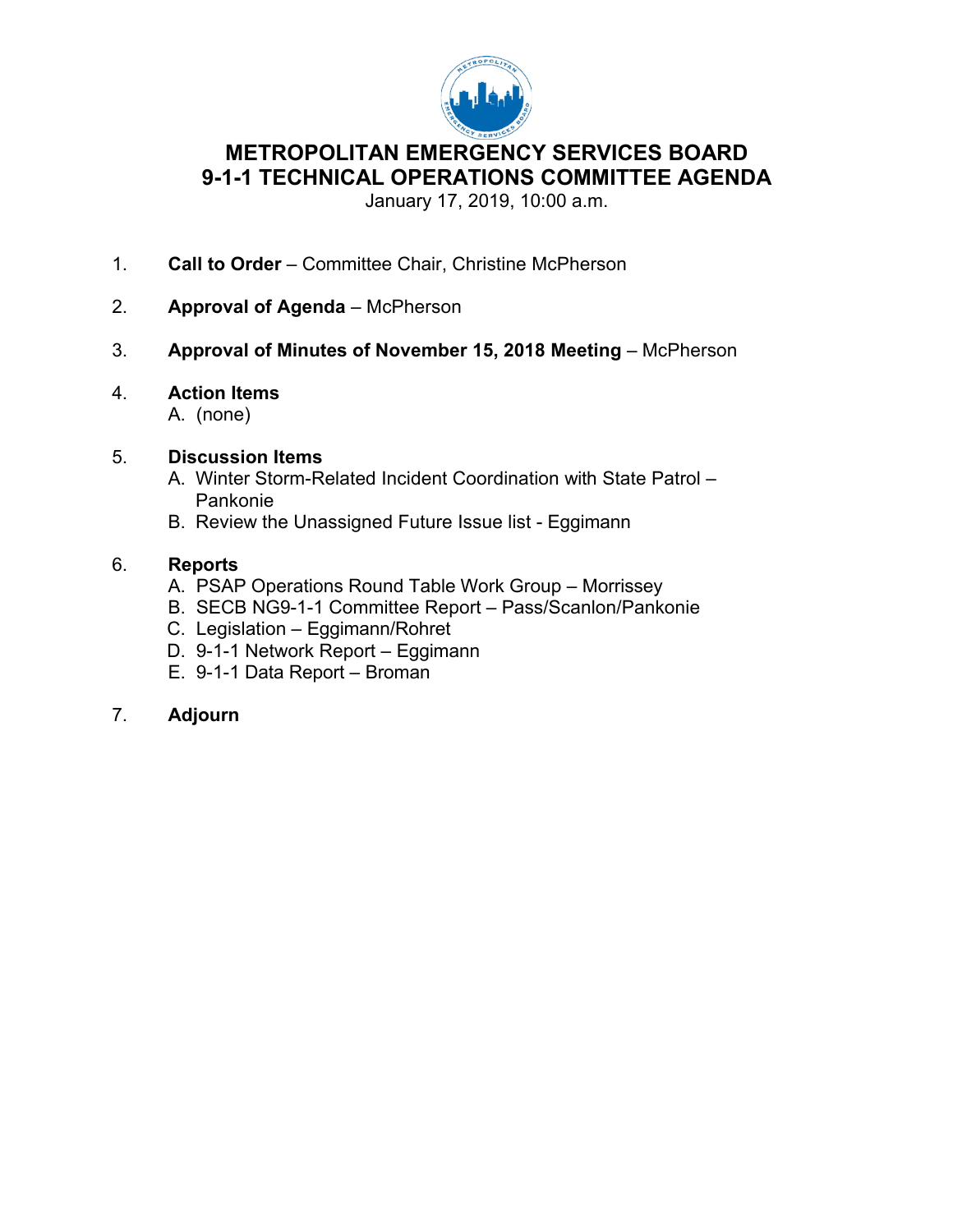### **Metropolitan Emergency Services Board 9-1-1 Technical Operations Committee Meeting Notes November 15, 2018**

#### **Members Present:**

Bob Dowd, Isanti Jon Eckel, Chisago Christine McPherson, Minneapolis Nancie Pass, Ramsey Darlene Pankonie, Washington Cheryl Pritzlaff, Dakota

### **Guests Present:**

Marcia Broman, MESB Dan Craige, ECN Pete Eggimann, MESB Jason Kletscher Kari Morrissey, Anoka Scott Haas, Scott Matthew Hoffer, CenturyLink Jake Jacobsen, CenturyLink

Jim Scanlon, Bloomington PD Kevin Schwartz, Hennepin Val Sprynczynatyk, Anoka Tim Walsh, Carver Vicki Vadnais, Allina

Dustin Leslie, ECN Chad Loffler, Metro Transit Jon Rasch, Ramsey Jill Rohret, MESB Sheri Stevens, State Patrol Martha Ziese, MESB

### **1. Call to Order:**

Val Sprynczynatyk called the meeting to order at 10:05 a.m.

### **2. Approval of Agenda:**

*M/S/C – Jon Eckel moved to approve agenda. Nancie Pass seconded. Motion carried.*

### **3. Approval of Minutes**

Darlene Pankonie asked for the October minutes to be amended to reflect: 2.B. Correct date for Chisago to go live with Text-to-9-1-1 is December 13<sup>th</sup> 4.A.3.Remove reference to the TLMA class 5.B. Kari Morrissey expressed interest in becoming Chair of the Roundtable not Chair of TOC

*M/S/C - Pass moved to approve amended minutes. Pritzlaff seconded. Motion carried.*

### **4. Action Items**

### **4.A. Election of 2019 Chair & Vice Chair**

Christine McPherson volunteered to serve as 2019 Chair of the 9-1-1 TOC. Cheryl Pritzlaff volunteered to serve as Vice-Chair of the 9-1-1 TOC.

*M/S/C Pass moved to elect McPherson as Chair, and Pritzlaff as Vice-Chair for 2019 9-1-1 TOC. Haas seconded. Motion carried.*

## **4.B. Appointment of 2019 MESB Representative and Alternate Representative to SECB NG9-1-1 Committee**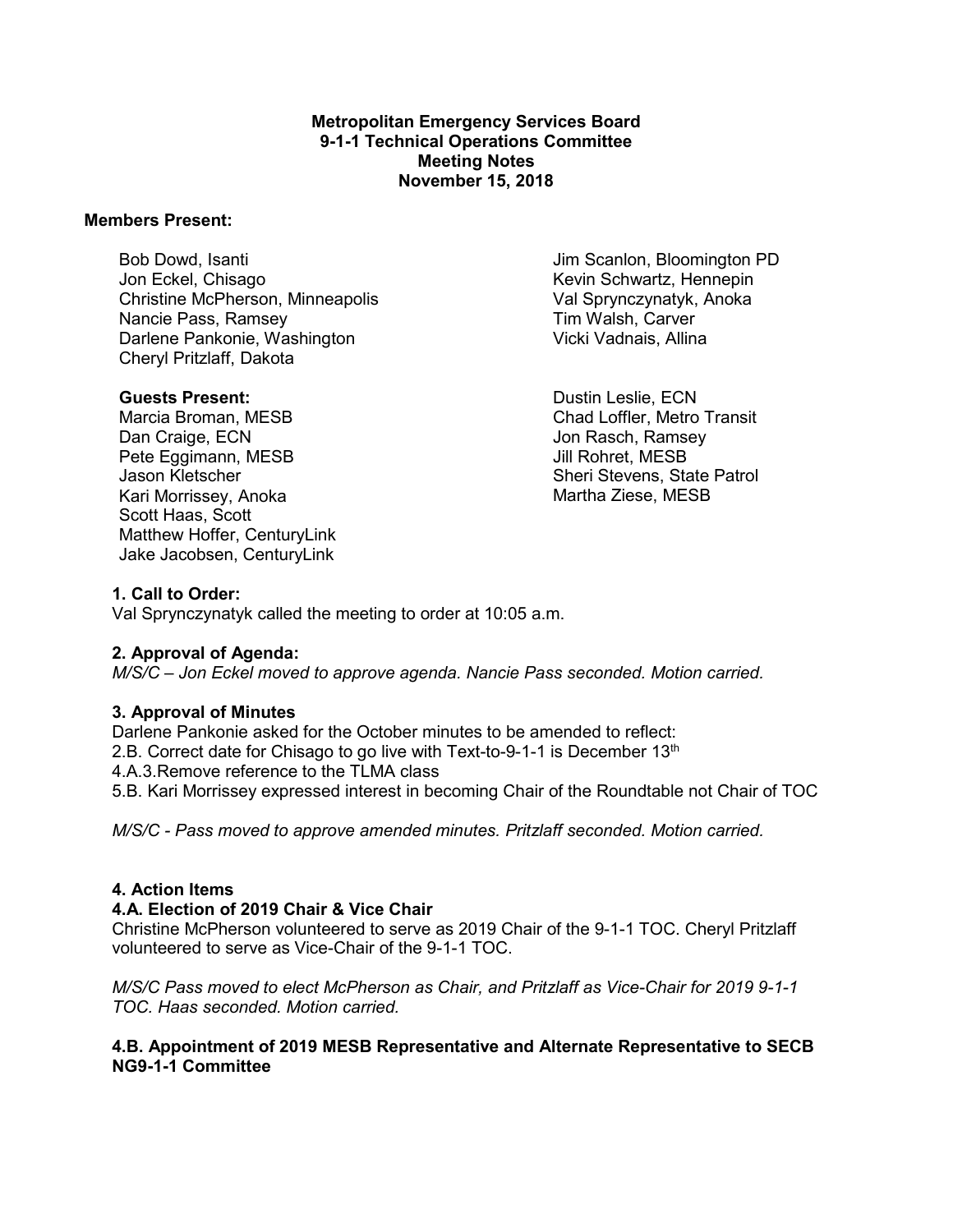Nancie Pass volunteered to serve as the MESB Representative to the SECB NG9-1-1 Committee and Jim Scanlon volunteered to serve as Alternate Representative. There were no other volunteers.

*M/S/C Pritzlaff moved to elect Nancie Pass as the primary representative and Jim Scanlon as the alternate representative to the SECB NG9-1-1 Committee. Sprynczynatyk seconded. Motion carried.*

## **5. Discussion Items**

## **5.A. Winter Storm- Related Incident Coordination with State Patrol**

Sheri Stevens represented the MN State Patrol for the committee discussion in Tim Boyer's absence. Pankonie provided some background for the committee. She indicated that every year the metro PSAPs encountered difficulty passing on information to the MN State Patrol regarding crashes, spin outs, and other highway related incidents when winter storms passed through the metro area. She asked the committee to consider creating a standard procedure for the metro PSAPs to use when the State Patrol declared a winter storm emergency to be in effect. Pankonie will work with State Patrol to prepare a draft policy/procedure and bring it back to the committee for consideration.

The winter storm policy came up as part of a broader discussion involving a group that included Sprynczynatyk, Schwartz, Rasch, Martin, Pass, Pankonie, Eggimann, Broman that met last Monday to discuss ways to make the 911 TOC more effective. Pankonie said that unlike the other public safety disciplines that have been around much longer, 9-1-1 is still in the process of standardizing many of its practices. Working with the MN Sheriff's Association to reach consensus on identity theft / fraud jurisdiction issues, staff and leadership mentoring, backup options for PSAPs, and mental health call processing were suggested as initiatives the 911 TOC should be involved in. Haas suggested county prosecutors may need to be involved in some of these discussions. Eggimann noted that many of these areas are outside the MESB staff normal areas of responsibility and expertise, so committee members will need to take the lead on working these issues within the 911 TOC structure. This list will be a living document to be discussed at the January TOC. (placed at the end of the minutes as an "Unassigned Future Issue List)

## **6. Reports**

### **6.A. PSAP Operations Round Table Work Group - No Report**

(All 2019 meetings will be at the MESB)

## **6.B. SECB NG-1-1 Committee Report – No Report**

Pankonie said the APCO NENA has pulled together Rapid SOS and West Safety systems, among others for a training session on advanced location technology in St. Cloud on December 11.

### **6.C. Legislation – No Report**

Rohret said the Heart Association is to be meeting with the MSA regarding their proposed standard.

## **6.D. 9-1-1 Network Report – Attached**

## **6.E. 9-1-1 Data Report - Attached**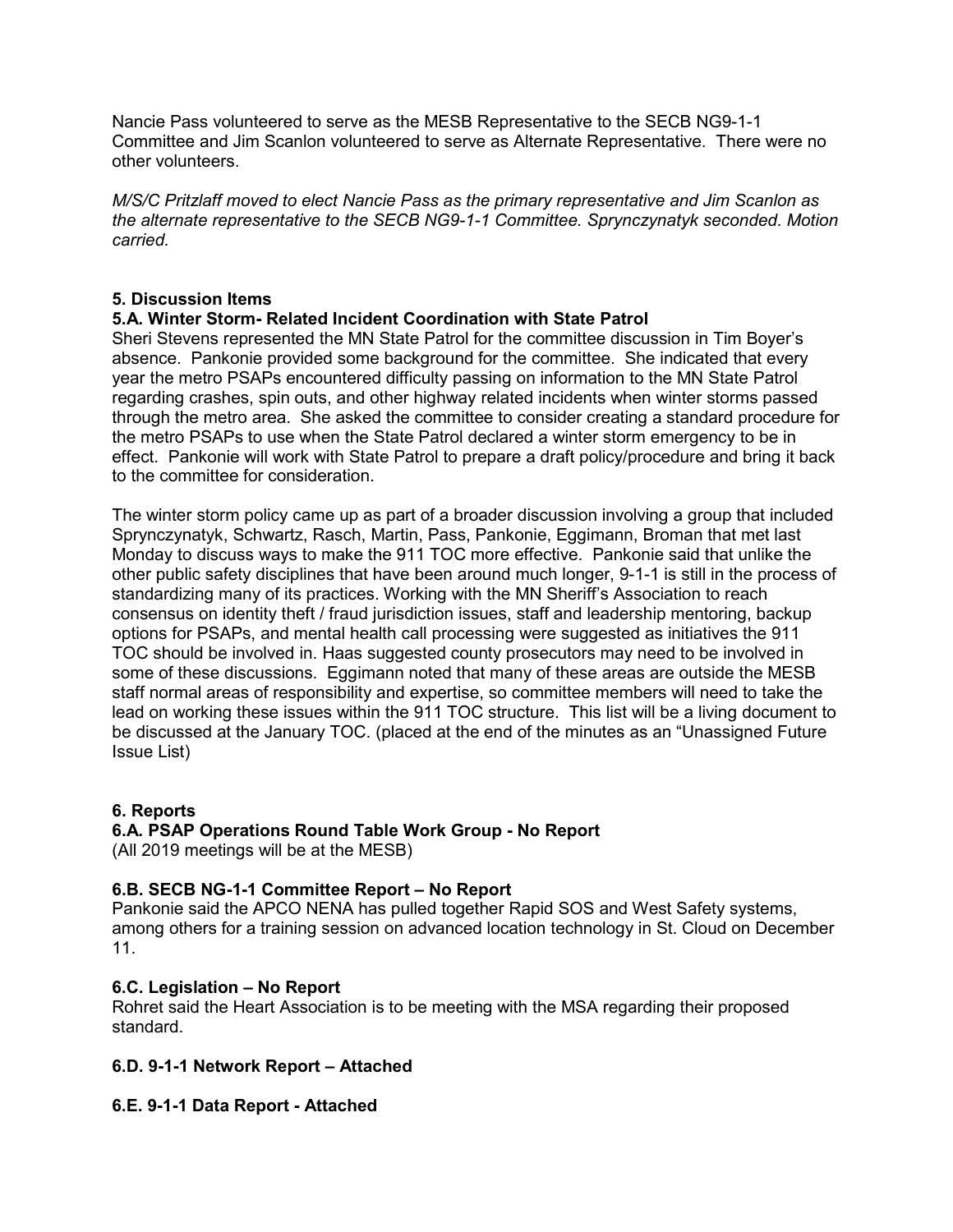Rohret reminded the committee members that January 1, 2019, Sherburne County will be joining the MESB.

## **7. Adjourn**

## **Unassigned Future Issue List (not prioritized):**

- Working with the MN Sheriff's Association to reach consensus on identity theft / fraud jurisdiction issues
- Leadership mentoring for staff
- Backup and work load sharing options for PSAPs
- Mental health call processing standard
- Cell phone location ping process standard
- 9-1-1 call routing and ALI data error reporting standard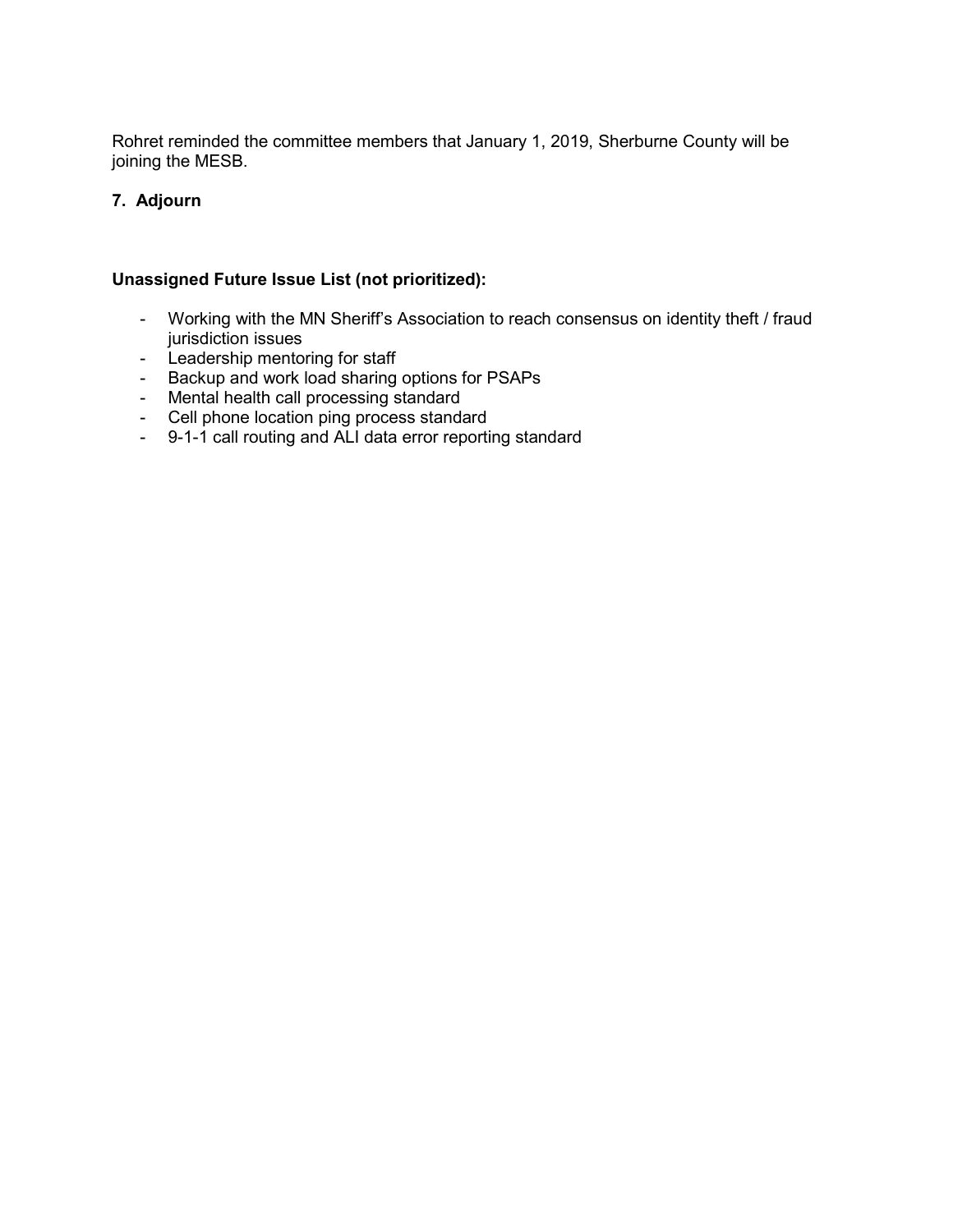# PSAP Roundtable Minutes

**Date & Time:** Tuesday January 8<sup>th</sup>, 2019 1000-1200

**Location:** Metropolitan Emergency Services Board (MESB) 2099 University Ave W St. Paul, MN 55104

**Host contact:** Kari Morrissey 763-324-4758

## **Agenda Items:**

- **1. Introductions**
- 2. **Additions, changes to the agenda** None
- **3. Training (new employee and continuing ed.)**
	- a. **Current in-service opportunities:** Scott is exploring ideas and use of PSTC courses but nothing confirmed. Airport also interested and there were great reviews from past PSTC course provided at Scott Co. LaVae mentioned that there is another company and wondered if anyone had explored using Show Walter & Co which were former wellrespected trainers from PSTC. Others had not heard of company and LaVae said she would provide the link for others to consider: [www.showaltercompany.com](http://www.showaltercompany.com/)
	- b. **Metro curriculum change/maintenance process:** Metro Curriculum changes: there is a change request form available if changes have been noticed. Discussion around the Pathways program, also the push statewide to make 911 a certificate program.
	- c. **CTO training/Roundtable:** Presentation on importance of documentation and remaining objective. Ramsey hosting next meeting. MSP and Anoka attendees had good things to say about it. One new attendee from Transit thought the group was very welcoming. Some are rotating CTO's through it, Mpls advised due to staffing shortages have not sent staff to last 2, will look for a better way to send representative as this is a valuable tool for CTO's.
	- d. **General training questions, updates, etc**.- LaVae asked who is doing DOR's during the academy phase and asked for those to share their processes. Each agency will post on basecamp what they use and the process. DCC has been putting new trainees on sitalongs intermittently throughout academy phase to show trainee how the information being learned is applied in real situations and are finding this very valuable and helpful. Mpls is switching to all 10-hour shifts and already noticing CTO's are leery of training for extended shifts. All other attendees noted that their CTO's are doing it for 10-12 hours and have found ways to take breaks from all 10 hours of CTO attention by having other process (RECC gives trainee time to reviewing PowerPoint or video presentation), switching roles with trainee and having them just observe the CTO and discuss how they process the calls, etc.,
- 4. **Standards** no big change. Pathways program would like to be able to incorporate the standards document but now are not able to share in that capacity per MESB.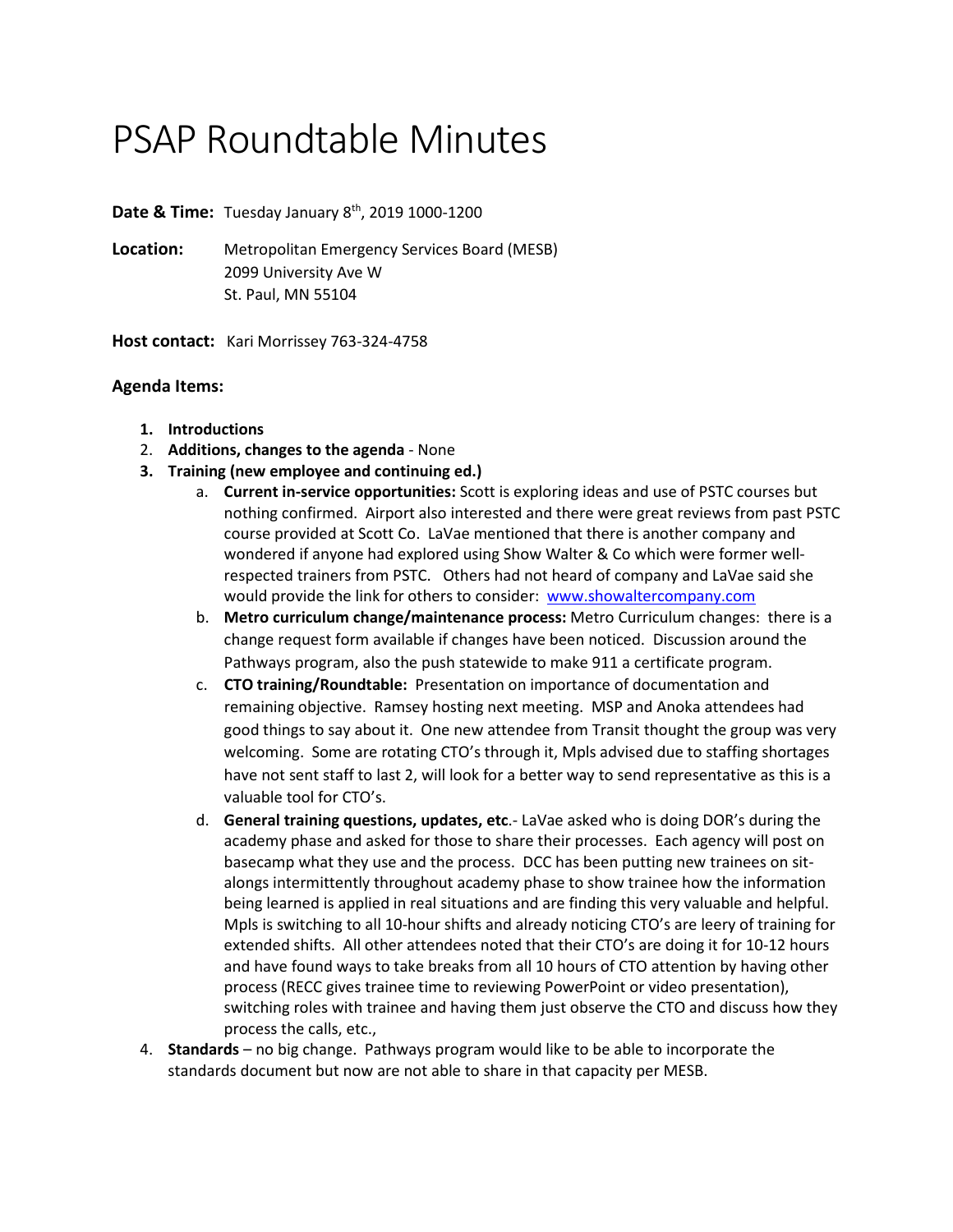- 5. **Events and exercises (plans, meetings, 205's, impact on operations)** Only discussion around Final Four – will not be near the level of SB52. Other than some MACC and State involvement re: transportation will likely not be big multi agency involvement. Expect other than USBank the Convention Center and possibly Nick Mall events, and Armory concerts. These are still being settled and once plan in place will involve an event COML.
- 6. **PSAP technical updates and info (CAD, radio, phone and other systems)** RECC is working on a CAD-CAD with Allina which will change the process of how they process medical calls. MACC already has CAD-CAD.
- 7. **QA/QI – general updates, questions, etc.** ANOKA added 2 leads and have 24/7 coverage (new) supervisors doing 5 calls per shift, 30 minutes of radio.

MACC- not required to use Power phone for Law. Only using for medical calls. Most not using it. DRC is working on getting that on track and all on the same page.

Mpls using outside vendor for most QA with mixed reviews. Wanting to expand the radio dispatching QA program but undergoing staffing realignment currently.

DCC – EMD QA's get done 4 on each direct report (9 per supervisor) per month. Hoping for a QA Supervisor FTE in 2020.

**8. PSAP operational updates and information (management, staffing, schedules, major changes) – around the table updates from each agency:**

Anoka – Down 3 dispatchers/36 FTE. 5 progressing. Going to be remodeling – currently to crowded and noisy. Brought facilities and Deputy County Commission to tour other dispatch centers. Trying to find space with window's. Want the supervisors in back to be able to see operations. Hoping for new space separate from current building.

MACC – 1 in trng. 2 more in early Feb. 1 bell curve type position. Hiring for new process in Feb. to establish a list. Century link next month for sending outbound texts (initiate). CAD version 5.8.20 - using the new Q's yet.

RECC – down 8 of 131. Promotions for dispatcher and supervisor coming up. 1/28 starting new class of 6 and want to do 6-9 new hire groups in 2019.

Transit – stable. 1 in trng. Internal texting service generally about 16 per day -66% turn into 911 calls. Yesterday received 36. Spoofing calls for 2208 Glenwood have been working with MPLS with that.

Scott Co -Down 1/ 22 FTEs – 3 in trng. 4-5 expected to leave. 3 ppl close to retirement. New Co admin pro public safety so hoping for some bell curve. Will be remodeling center.

U of M – New dispatch Supervisor (Robin and Bob) – 1 in bkgrounds. Fully staffed for the first time in 8 yrs.

State: currently 13 openings in Roseville. Full sup staff. 6 in phase 3 of trng. On own soon. 8 conditional offers have been given. Will be positing again shortly. 4 in Rochester/2 in process. No change operationally. New PSAP mgr. – Sheri Stevens former dispatcher at Mpls. will be attending future meetings.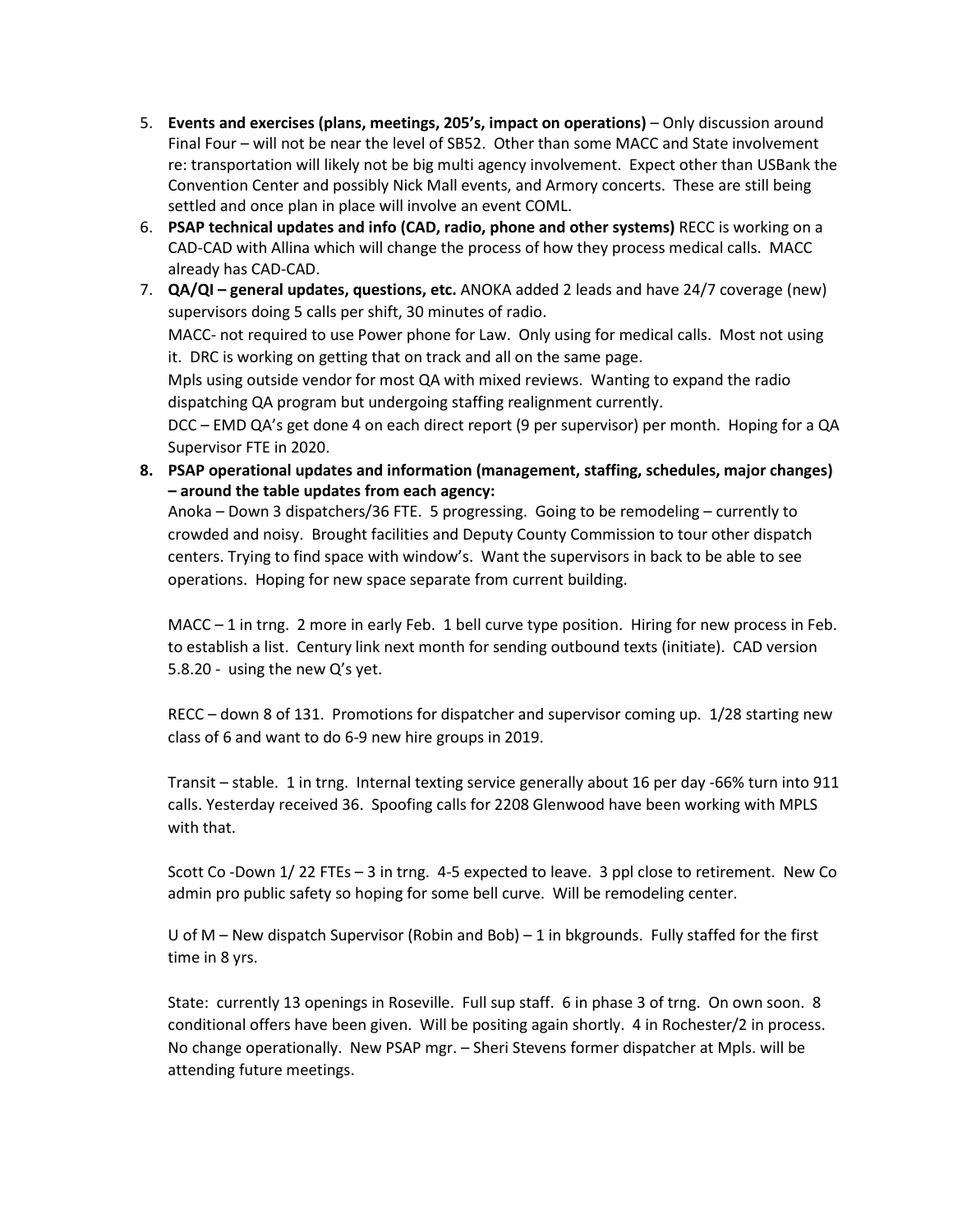DCC – down 10 out of 53. Using Criticall for new applicants now. Received 70 applicants - have advertised heavily on social media. Reconfigure with new Xybix furniture and re-evaluating current lay out.

Mpls – down 14/68 FTE – 5 final offers with class expected to start 1/22/19. Potential next class in backgrounds for April start and a new process should be opened shortly for potential class in fall.

9. Meeting calendar 2019: All will be held at MESB – reservations are being made by Roundtable Chair – Kari. 4/16/19

7/9/19 10/8/19

Meeting adjourned.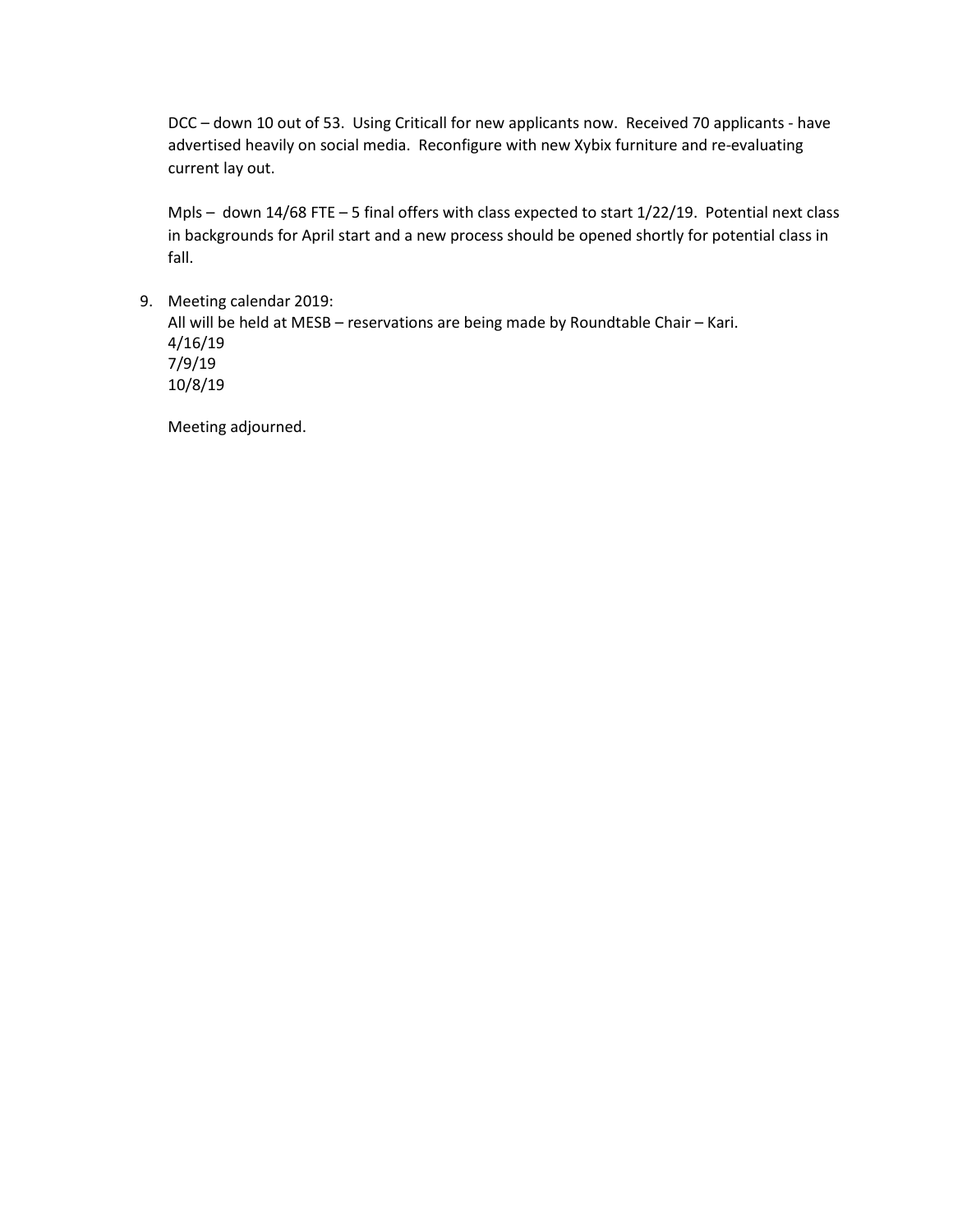## **Metropolitan Emergency Services Board 9-1-1 Technical Operations Committee Network Report January 17, 2019**

## **Agenda Number 6.D.**

### **1. Text-to-9-1-1:**

Chisago Co. turned up their VIPER text capabilities and went live on December 31. They also started handling Washington Co.'s text messages during the first week in January. Bloomington is currently scheduled for January 29. Sherburne Co. is not on the calendar yet but is expected to turn up in 1Q19.

Carver Co. is currently down with being able to receive text messages since Friday, January 4. CenturyLink, West, IES, and Element are all involved, but the root cause has not been identified yet. Carver's text messages are being routed to Hennepin Co. in the interim until the issue is resolved.

### **2. Firewall Implementation:**

The team working on the ESInet firewall implementation project turned up the ESInet firewalls at Carver Co. and Ridgeview Medical Center for the ESInet connections to their shared/hosted VESTA application on December  $12<sup>th</sup>$ . The team will be implementing at some of the greater MN PSAPs before returning for more metro area implementations. The MESB will pass on implementation dates as they become available.

## **3. Device-based Hybrid Location (DBH location):**

ECN, in collaboration with the MESB, sent a letter to the wireless carriers asking for the carrier timeline on when the enhanced location accuracy available using DBH location technology would be available to our PSAPs directly through the 9-1-1 system. A response was requested by December 1. In addition, an offer was made to trial or participate in any pilot project that would assist the wireless carriers in the use of the DBH location data for locating callers, but also the use of DBH location data in 9-1-1 call routing.

The carrier responses indicated that all of them are either already using DBH location data in some way or are working on integrating DBH location into their location determination processes with completion dates before the end of 2019. There is no indication to the telecommunicator currently on whether the DBH location data was part of the location determination on a given call other than the confidence factor showing the location to be more accurate in most cases where the DBH data was used.

We did not receive any carrier response to our offer to trial or participation in a pilot project involving the use of DBH location data. We will continue to pursue location-based 9-1-1 call routing as a priority in the metro area.

The December MN APCO/NENA Chapter Meeting in St. Cloud was well attended for the vendor presentations on DBH location data integration.

### **4. August 1 9-1-1 Service Disruption:**

CenturyLink and West report that they are having internal meetings related to the disruption mitigation plan that was shared with the committee last month. ECN and the MESB will continue to monitor their progress in implementing the mitigation plan. The questions that the committee members submitted dealing with what information they want to know as PSAP managers when a service disruption occurs was shared with CenturyLink and West on October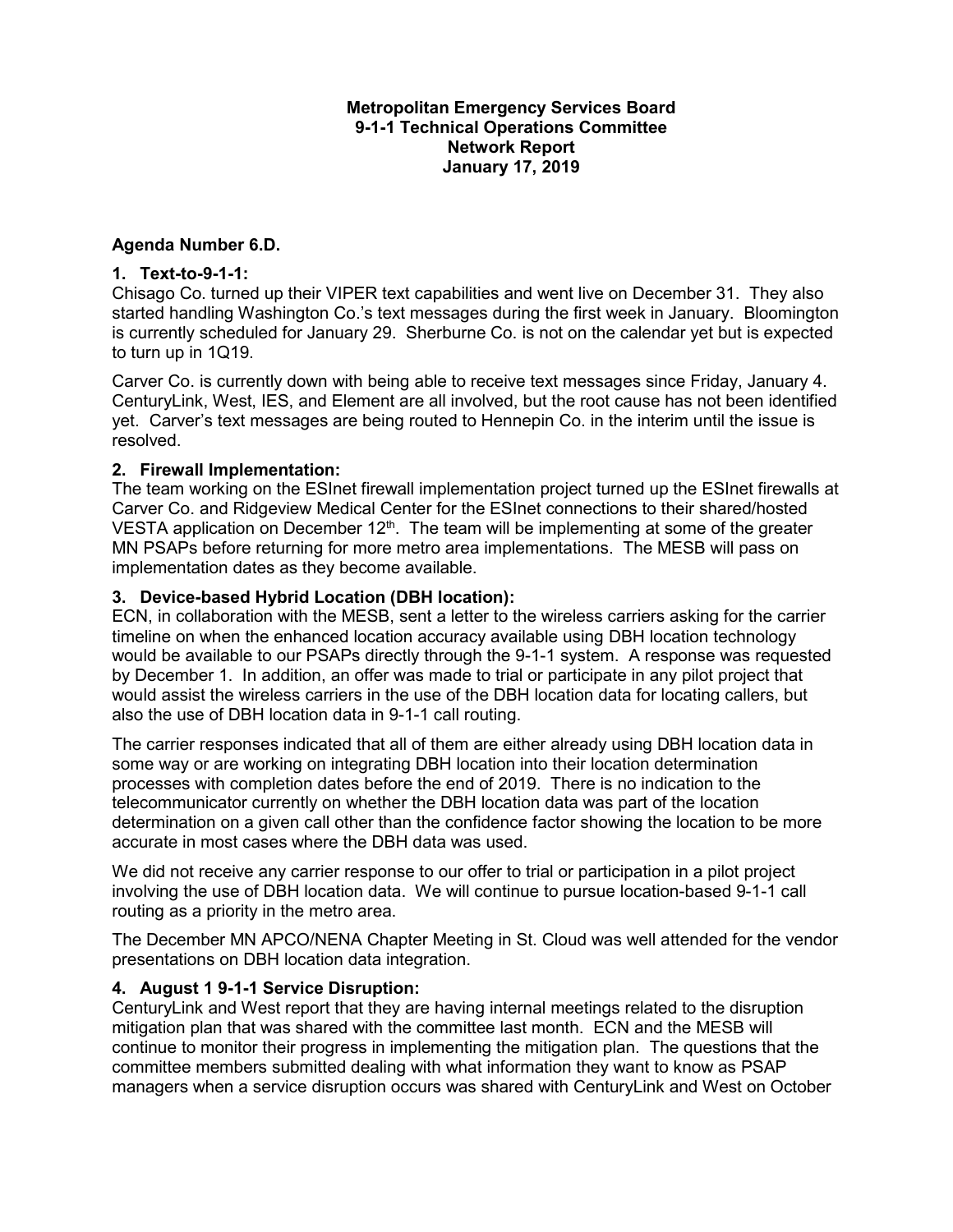24. CenturyLink is working on scheduling a meeting to discuss the PSAP notification process and the notification content, but no date has been finalized. The FCC and PUC investigations into the August 1 outage are continuing, but no recommendations or reports have been issued yet by either regulatory agency.

# **5. Homeland Security Audits:**

The Department of Homeland Security offered to conduct 9-1-1 PSAP Cyber Security Audits at three MN PSAPs, two in the metro and one in greater MN (large, medium, and small PSAP representation). ECN and the MESB attended the audits which were done at Chisago Co. (medium) and Allina Medical (large) here in the metro area. The Homeland Security representatives reviewed a check list of cyber security related issues with the IT and PSAP representatives at each of the PSAPs to document what the PSAPs were currently doing. The final report and recommendations have not come back yet but may provide the baseline for the 9-1-1 TOC to create a cyber security standard or guideline for the metro area PSAPs.

# **6. December 27 CenturyLink MPLS Network Outage:**

On December 27 CenturyLink experience a network event that primarily affected VoIP-based MLTS system call capabilities. Some of our PSAPs were unable to receive or place calls on their admin lines as a result. The 9-1-1 system was not impacted here in MN and remained in normal operation throughout the event. CenturyLink has traced the issue to a faulty network card that is being examined by the manufacturer. CenturyLink has also made some network configuration changes that should prevent a similar event in the future.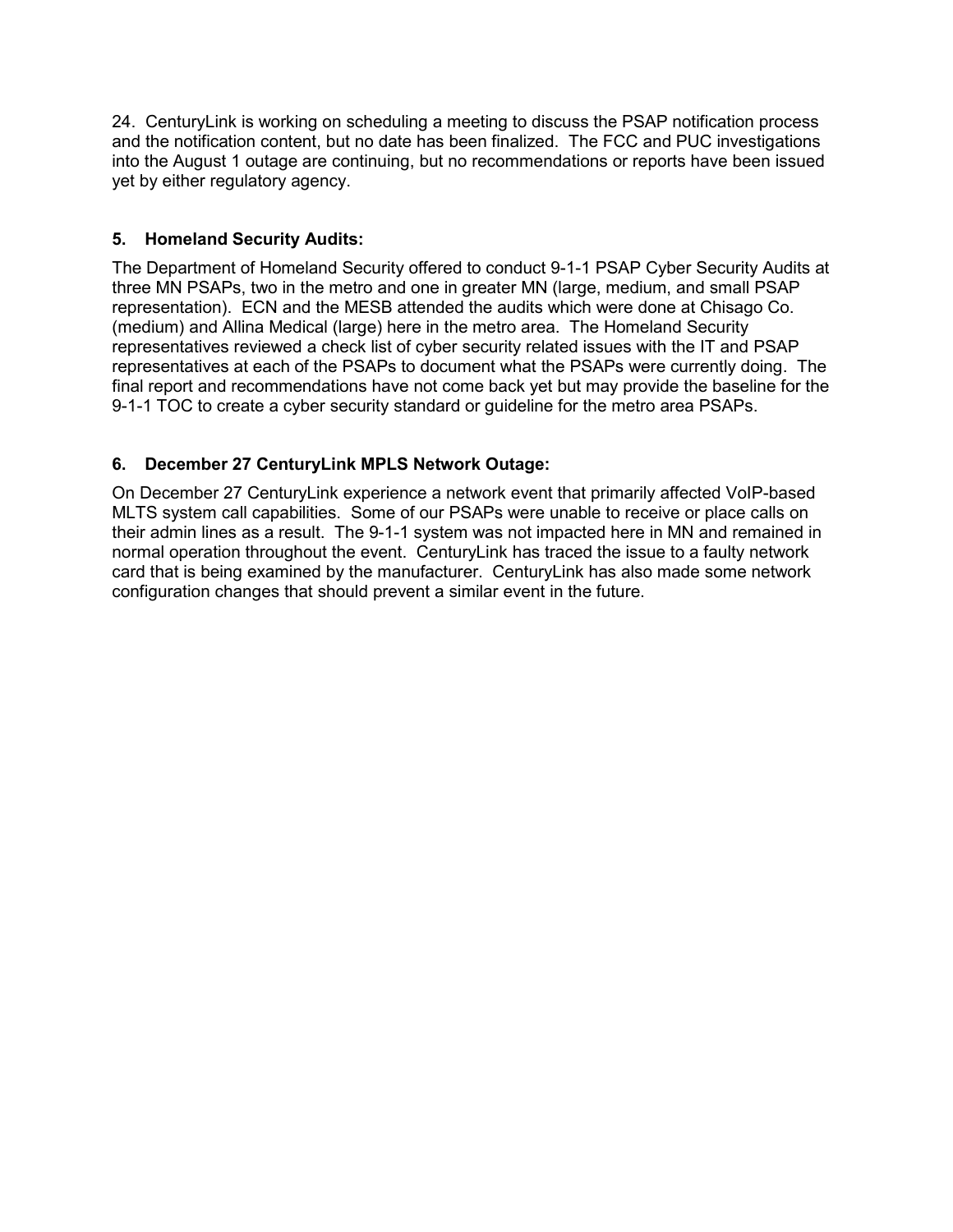# **Metropolitan Emergency Services Board 9-1-1 Technical Operations Committee 9-1-1 Data Report January 17, 2019**

# **Agenda Number 6.E.**

# **1. Statewide GIS Data Standards:**

- a. The Minnesota Geospatial Advisory Council (GAC) Standards Committee meets again on 1/17/19 to continue its review of the proposed **Minnesota Road Centerline Standard** (MRCS) schema and decide whether the standard is ready to go out for another public review period.
- b. It is anticipated that the next schema standard under discussion at a state level will a **PSAP/Emergency Service Zone Polygon Standard.** MESB currently maintains this polygon layer on behalf of its member PSAPs and has highly recommended that MnGeo meet with MESB to go over its schema prior to drafting/issuing a statewide schema standard.

# **2. Regional GIS Data Aggregation:**

- a. **Centerline:** The MetroGIS/Met Council continues to process updates of the MRCC nightly to the MN Geospatial Commons website. Each metro county's most recent centerline data that has been uploaded to the portal and passed validations is included in the regional dataset. Eight of the nine metro counties are using this process for MRCC updates, with the ninth, Isanti County, starting the process this month. Discussion have started with Sherburne County on bringing their centerline into the regional dataset.
- b. **Address Points:** The MetroGIS/Met Council continues to process updates of the Regional Address Point dataset (in the statewide schema) nightly to the MN Geospatial Commons website. Each metro county's most recent address points that have been uploaded to the portal and passed validations are included in the regional dataset. Eight of the nine metro counties are using this process for submitting address point dataset updates, with the ninth, Isanti County, starting their process this month. Discussion have started with Sherburne County on bringing their address points into the regional dataset.
- c. MESB is reviewing with MetroGIS a preliminary project plan for the **Regional Data Viewer** to allow visibility to the most current versions of the regional geospatial datasets central to the business needs of E9-1-1 and NG9-1-1. The application would be used for viewing the data and enhancing communications and interactions between the GIS-enabled and non-GIS enabled professionals engaged in the work of validating and maintaining 911 related data. User testing with PSAP/public safety is anticipated.

# **3. Regional PSAP/ESZ Boundaries:**

a. **Regional PSAP/ESZ polygon boundary dataset recent changes:** Updates were made to reflect the recent change of the Chisago County PSAP taking its own textto-911 calls, as well as those for Washington County. Chisago County also had recent changes to a couple of ESZ boundaries. Work has also been underway to include the Sherburne County PSAP in the MESB area polygon coverage.

# **4. Verizon Data Transition from West Mobility to Comtech**

a. Comtech has provided an updated schedule for the **Verizon CDMA cutover** from West Safety Services for Minnesota. Testing will occur between 1/14/19 to 2/1/19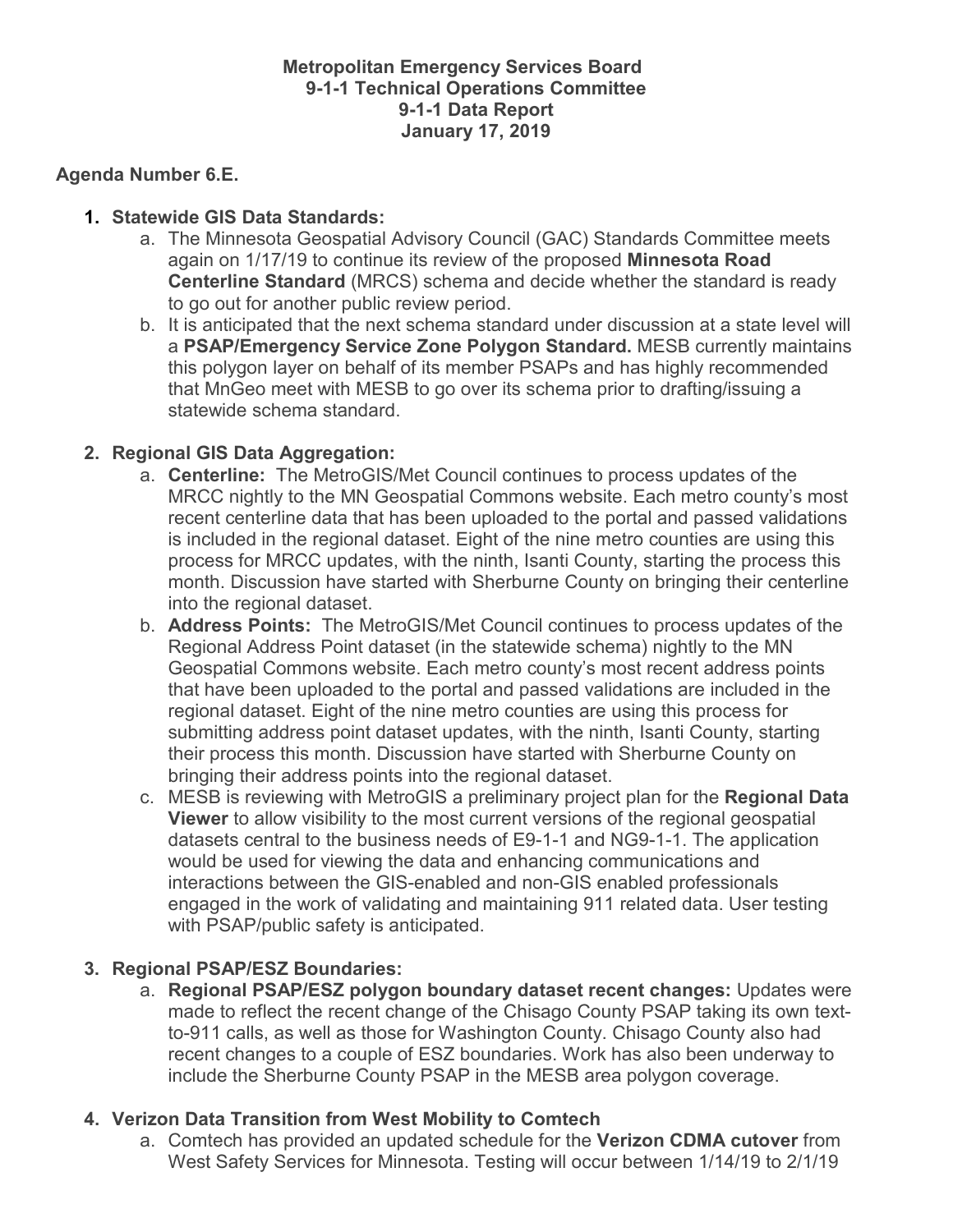and metro area PSAPs should expect to receive a small number of test calls during that time. Pete Eggimann will be updating MESB PSAPs as more information becomes available. MESB has provided data format updates to Comtech so that the CDMA data will be in a consistent format with the data used for Verizon's LTE cell sectors.

# **5. Wireless Cell Sector/Routing Data:**

- a. Sprint is actively working on preparation for their **SPPCS VoLTE deployment** in Minnesota. MESB has requested ECN to obtain an official cutover schedule from Sprint for this transition as it is receiving information from Sprint's database provider that the transition is likely to occur soon. It is expected that Sprint will turn up many cell sectors to serve LTE, both overlays of CDMA sites, as well as new tower sites requiring cell sector routing and data provisioning. MESB has been engaging with Sprint's database provider on behalf of MESB PSAPs and is discussing plans to handle the work effort involved.
- b. **Wireless routing updates** for all carriers are being handled between Comtech (VZW LTE), West Mobility (ATTMO, SPPCS, VZW CDMA), T-Mobile and the MESB (on behalf of all metro PSAPs) using routing spreadsheets exchanged via email. MESB is sending routing directly back, rather than sending it through the PSAP for final review. MESB PSAPs can always email *mesbgis@mn-mesb.org* and request that MESB review the routing for a specific sector or call. The details of transitioning Sherburne County PSAP wireless data is a topic for MESB's upcoming meeting with them on 1/9/19.
- c. The effort to **clean up wireless ALI data screen content** and **streamline wireless data maintenance processes** is progressing and continues to be multistaged. The targeted simplified wireless ALI screen display has been shared with PSAPs at past TOC meetings and via email.
- d. MESB is continuing to build out a **geospatial dataset of cell towers** across all carriers that will be used in the next phases of wireless ALI clean-up.

# **6. Device-Based Location Technology for improved location & call routing accuracy:**

- a. The wireless carriers have responded to the SECB's inquiry for details about their plans to integrate **device-based hybrid location technology** solutions to improve the accuracy of call routing and location identification.
- b. **MN APCO/NENA held a wireless location session** in Saint Cloud on 12/11/18 to cover information and options for integrating improved wireless location accuracy at the PSAP. Making improved, device-based hybrid, location information available to the PSAP using both current and new delivery methods was discussed. Options for interfacing via PSAP CPE, CAD, and mapping systems, as well as through an internet browser application were presented.

# **7. Annual Data Reconciliation:**

a. MESB has been monitoring the completion of the annual data reconciliations by all metro area service providers with data in the ALI database. Providers had until 12/31/18 to complete their data validations and problem resolutions.

# **8. IPAWS and 911:**